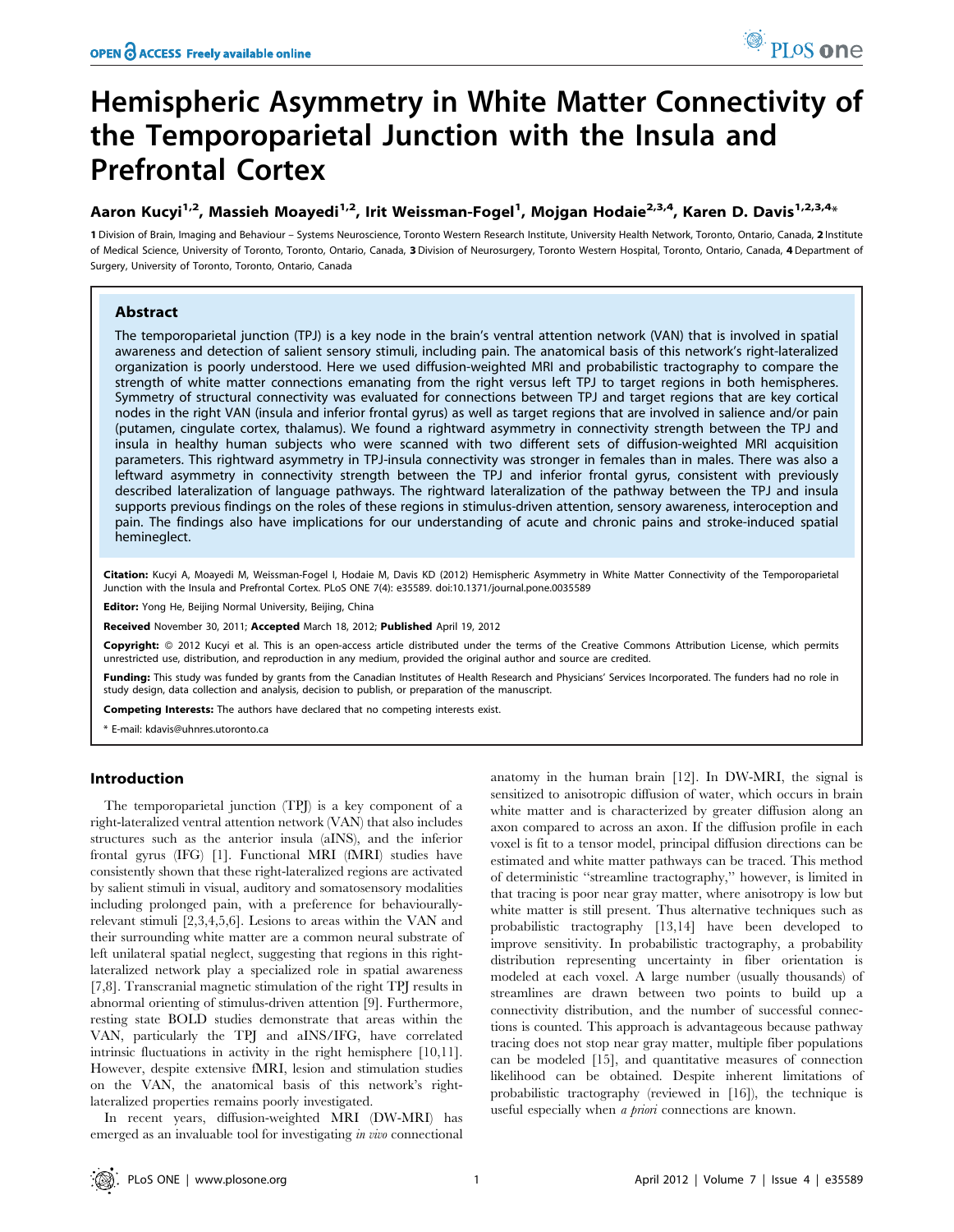Anatomical connections between regions of the VAN have been identified in the monkey and human. The arcuate fasciculus (AF) and subcomponent III of the superior longitudinal fasciculus (SLF III) connects the TPJ with the IFG [17,18,19], and the extreme capsule connects the TPJ with the insula [20,21]. DW-MRI studies indicate that temporoparietal regions are also connected with the aINS and pars triangularis of the IFG via the extreme capsule [19,22]. Recently, right-lateralization of the SLF III was identified, and the degree of SLF II right-lateralization was correlated with performance on tasks involving visuospatial attention [23]. However, it remains unknown whether hemispheric differences exist in the strength of connections between specific VAN gray matter regions.

Therefore, the aim of this study was to determine the strength and laterality of the structural connectivity between the TPJ and regions within the VAN and elsewhere that are involved in salience detection, including pain. We used DW-MRI and probabilistic tractography to characterize and compare white matter connectivity profiles of the right TPJ (rTPJ) and left TPJ (lTPJ) to test the hypothesis that the TPJ exhibits stronger connectivity with the insula, IFG, cingulate cortex, thalamus and putamen in the right compared to left hemisphere.

#### Methods

#### Subjects and image acquisition

Anatomical data were acquired from 25 healthy, right-handed subjects (14 males, mean age  $\pm$  SD: 28.3 $\pm$ 4.27 years; 11 females, mean age  $\pm$  SD: 26.9 $\pm$ 3.42 years). Informed written consent was obtained from all study participants for procedures approved by the University Health Network Research Ethics Board.

Images were acquired with a 3-Tesla GE MRI system at Toronto Western Hospital fitted with an eight-channel phasedarray head coil. For each subject, two different acquisitions were obtained to validate the presence of and lateralization in connectivity: one with 25 and the other with 60 diffusion-encoding directions  $(b = 1,000 \text{ s/mm}^2)$ . For each acquisition, one B0 scan was acquired at the beginning of the run, and the parameters were as follows: repetition time  $(TR) = 12,000$  ms, field of view:  $24\times24$  cm<sup>2</sup>,  $128\times128$  matrix,  $1.875\times1.875$  mm<sup>2</sup> in-plane resolution, 3 mm thick axial slices. We also obtained high-resolution T1-weighted images using the IR-FSPGR sequence with the following parameters:  $160$  axial slices,  $0.94 \times 0.94 \times 1.0$  mm<sup>3</sup> voxels,  $256 \times 256$  matrix, field of view =  $24 \times 24$  cm, flip angle =  $20^{\circ}$ , TE =  $5 \text{ ms}$ , TR =  $12 \text{ ms}$ , TI =  $300 \text{ ms}$ .

#### Diffusion Image Preprocessing

Preprocessing was carried out with Functional MRI of the Brain Software Library (FSL, v.4.1; http://www.fmrib.ox.ac.uk/fsl) [24]. Diffusion-weighted images (DWI) and T1-weighted images were skull-stripped using the Brain Extraction Tool [25]. DWI scans were corrected for motion and eddy currents (Jenkinson et al., 2002). To obtain isotropic voxels, DWI scans were downsampled to  $3\times3\times3$  mm<sup>3</sup>. Probability distributions at each voxel were then calculated for two possible fibre orientations to account for crossing fibres within voxels [13,15]. Affine registration transformation matrices among diffusion, T1 and standard MNI152 stereotaxic spaces were created using the FMRIB's Linear Image Registration Tool (FLIRT) [26].

## Seed and Target Definition

Seed regions in the TPJ were manually defined on the standard (MNI 152) template brain (voxel size  $= 2 \times 2 \times 2$  mm) based on TPJ coordinates reported in previous anatomical and functional imaging studies [1,27]. Anatomically, the TPJ includes the posterior superior temporal sulcus (STS), inferior parietal lobule (IPL) and lateral occipital cortex, whereas functionally the TPJ includes portions of the posterior STS and superior temporal gyrus (STG) as well as the ventral part of the supramarginal gyrus (SMG) (reviewed in [1]). To define the TPJ in a manner that encompasses aspects of both the functional and anatomical definitions, a  $5 \times 5 \times 5$  voxel mask (volume = 1000 mm<sup>2</sup>) was drawn in gray matter around center of mass coordinates [MNI:  $x = 50$ ;  $y = -28$ ;  $z = 22$ ] for rTPJ and [MNI:  $x = -50$ ;  $y = -42$ ;  $z = 26$ ] for lTPJ. These seed locations (see Figure 1A) were similar in both hemispheres, encompassing Brodmann areas 40 and 22, including posterior parts of the STG and ventral parts of the SMG and IPL, and overlapping with regions within the TPJ that are activated in multimodal studies of attention [3,4,5]. We used TPJ seeds with different y and z coordinates in the two hemispheres rather than mirror images to reflect underlying asymmetries in sulcal anatomy. A more anterior R TPJ compared to L TPJ is concordant with the relative locations of activations in these regions in our previous fMRI studies of attention [4,5].

While the main results are presented for the seed regions based on TPJ coordinates described above (for both 23- and 60-direction data), a secondary analysis was performed (only for the 60 direction acquisition) with different seed locations within the TPJ to verify that the findings were relevant to a broader distribution than the initially defined TPJ location. These secondary TPJ seeds were  $5\times5\times5$  voxel masks drawn in gray matter around center of mass coordinates [MNI:  $x = 54$ ;  $y = -42$ ;  $z = 16$ ] for rTPJ and [MNI:  $x = -54$ ;  $y = -50$ ;  $z = 14$ ] for lTPJ (Figure 1B). To define these regions, the MNI Structural Atlas [28] was used to display the gray matter of the parietal and temporal lobes thresholded at  $p > 0.5$  (i.e., greater than 50% of the population from which the atlas was derived) in both hemispheres, and the TPJ was drawn at the point where the two lobes meet. The resulting seed location was in line with the area of the TPJ that is considered to be part of the VAN [10] and that is consistently activated in studies of stimulus-driven attention [27]. The TPJ locations for both the main analysis and the secondary analysis are consistent with the area within the TPJ that has been classified as ''anterior TPJ'' by connectivity-based parcellation [29].

Fourteen target regions (including homologous regions in both hemispheres) were defined bilaterally (Figure 1C). These targets included the insula, IFG pars opercularis (IFGo), IFG pars triangularis (IFGt), anterior cingulate (ACC), mid-cingulate (MCC), putamen and thalamus. The insula and IFG locations were based on previously reported right-lateralized functional coactivation with the TPJ in studies of stimulus-driven attention and salience detection [1,3,4,5]. The cingulate and thalamus targets were included because they often co-activate with the TPJ [2,3,4,5,6], but in a non-lateralized fashion. The putamen was included because it shows the same response profile as VAN regions during prolonged pain [2], but asymmetric connectivity was not expected.

Subcortical target regions were defined using the Harvard-Oxford subcortical probabilistic atlas (http://www.cma.mgh. harvard.edu/fsl\_atlas.html) with the probability volumes of the putamen and thalamus thresholded at  $p > 0.9$  so as to exclude neighbouring gray and white matter. Cortical target regions were defined using Freesurfer's (http://surfer.nmr.mgh.harvard.edu) automated gray matter parcellation (with the aparc2005 atlas) [30] and were transformed to MNI 152 standard space. The IFG was divided into the IFGo and IFGt as these subregions have different cytoarchitecture and different white matter connectivity profiles [19,31,32]. The insula ROI encompassed the short gyrus,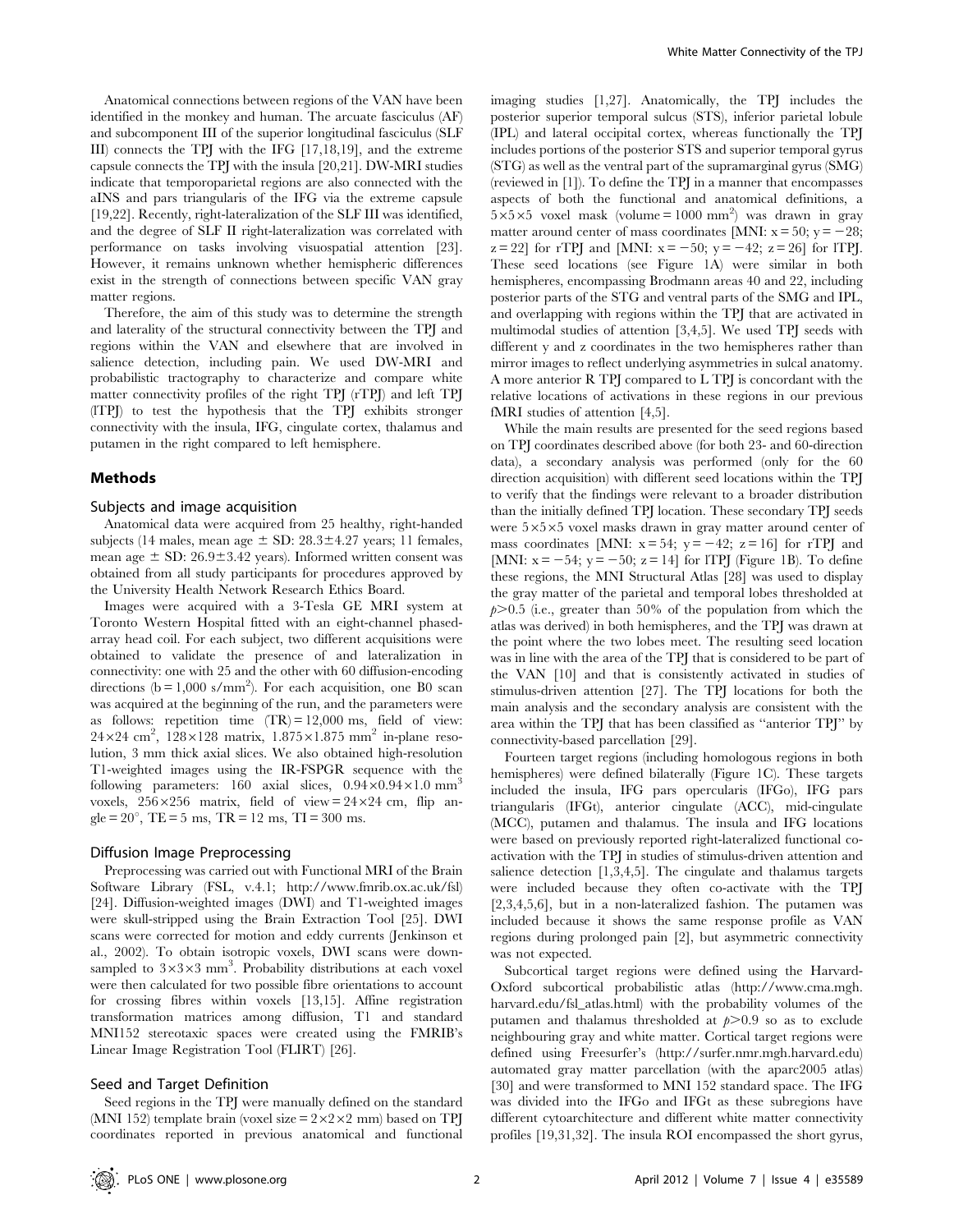

Figure 1. Regions of interest, displayed on the MNI152 stereotaxic brain for A) TPJ seeds where tractography was initiated (top row displays seeds for primary analysis, and bottom row displays seeds for secondary analysis) and B) targets. For targets, the left image displays perigenual anterior cingulate cortex (pgACC) and mid-cingulate cortex (MCC), the middle image displays bilateral pars triangularis of the inferior frontal gyrus (IFGt), pars opercularis of the inferior frontal gyrus (IFGo), putamen and thalamus, and the right image displays the short gyrus of the insula.

doi:10.1371/journal.pone.0035589.g001

which includes regions that are classified as anterior and middle portions of the insula [33,34,35]. The more posterior portions of the insula were excluded from the analysis because the close proximity to the TPJ may preclude accurate tractography. Two subregions of the cingulate cortex were selected, the MCC and pregenual ACC (pgACC), because they exhibit different cytoarchitecture, anatomical connectivity, and functionality [36]. Prior to probabilistic tractography, all defined seeds and targets were converted from standard to individual subject space.

#### Probabilistic Tractography

For each TPJ seed in each subject, 5000 streamline samples in each seed voxel were drawn on principal diffusion directions. Connectivity was assessed between each TPJ seed and all ipsilateral and contralateral targets. Given that with probabilistic tractography long connections inherently result in lower probability values than short connections, we applied a distance normalization algorithm that multiplies the number of samples (out of 5000) from a seed voxel reaching the target by the average distance to the target, as implemented in FSL. This effectively gives greater weighting to longer connections [37,38] to ensure that hemispheric asymmetries are less likely to occur because of hemispheric differences in pathway length between homologous connections. This weighting also allowed a normalized comparison of connectivity for target regions located at different distances from the TPJ seeds. We also used probabilistic tractography values without distance normalization to provide a sense of the detectability of each connection and to guide our analysis (Table 1). If a connection had an average non-distance-normalized connectivity value of  $\leq 2.0$  (i.e.  $\leq 0.04\%$  of the 5000 samples from seed reaching target) or a success rate of  $< 50\%$  across subjects, the connection was excluded from statistical analyses (described below) to avoid analysis of potential false positives.

#### Statistical Analysis

At the individual subject level, the distance-normalized probabilistic tractography output values were averaged for nonzero voxels within the TPJ seed for each connection that was Table 1. Success rate (percentage of subjects that had a connection value  $>2.0$  out of 5000 samples), mean and standard error of connectivity values with the TPJ for each ipsilateral target (non-distance-corrected).

| <b>Ipsilateral Target</b> |                | 25 directions |          | 60 directions |             |
|---------------------------|----------------|---------------|----------|---------------|-------------|
|                           |                | <b>ITPJ</b>   | rTPJ     | <b>ITPJ</b>   | <b>rTPJ</b> |
| Putamen                   | Success rate   | 84%           | 84%      | 84%           | 92%         |
|                           | Mean           | 16.28         | 16.13    | 21.21         | 13.47       |
|                           | Standard error | 3.93          | 6.36     | 7.77          | 3.71        |
| Thalamus                  | Success rate   | 92%           | 80%      | 92%           | 92%         |
|                           | Mean           | 31.15         | 26.4     | 54.53         | 47.22       |
|                           | Standard error | 11.5          | 9.37     | 17.72         | 25.41       |
| pgACC                     | Success rate   | $\Omega$      | $\Omega$ | 24%           | 20%         |
|                           | Mean           | 1.15          | 1.16     | 1.96          | 1.5         |
|                           | Standard error | 0.057         | 0.052    | 0.36          | 0.17        |
| <b>MCC</b>                | Success rate   | 4%            | 4%       | 8%            | 16%         |
|                           | Mean           | 1.24          | 1.26     | 1.31          | 1.55        |
|                           | Standard error | 0.12          | 0.082    | 0.09          | 0.15        |
| Insula                    | Success rate   | 96%           | 100%     | 100%          | 100%        |
|                           | Mean           | 30.18         | 90.81    | 32.16         | 73.45       |
|                           | Standard error | 11.89         | 30.83    | 11.63         | 13.45       |
| <b>IFGo</b>               | Success rate   | 100%          | 96%      | 100%          | 100%        |
|                           | Mean           | 122.48        | 29.49    | 90.35         | 31.99       |
|                           | Standard error | 30.85         | 10.18    | 29.36         | 11.27       |
| <b>IFGt</b>               | Success rate   | 100%          | 96%      | 100%          | 88%         |
|                           | Mean           | 61.87         | 20.61    | 52.28         | 15.55       |
|                           | Standard error | 18.48         | 6.65     | 25.93         | 5.33        |

Abbreviations: rTPJ = right temporoparietal junction, ITPJ = left temporoparietal junction, pgACC = pregenual anterior cingulate cortex, MCC = mid-cingulate cortex, IFGt = inferior frontal gyrus (pars triangularis), IFGo = inferior frontal gyrus (pars opercularis).

doi:10.1371/journal.pone.0035589.t001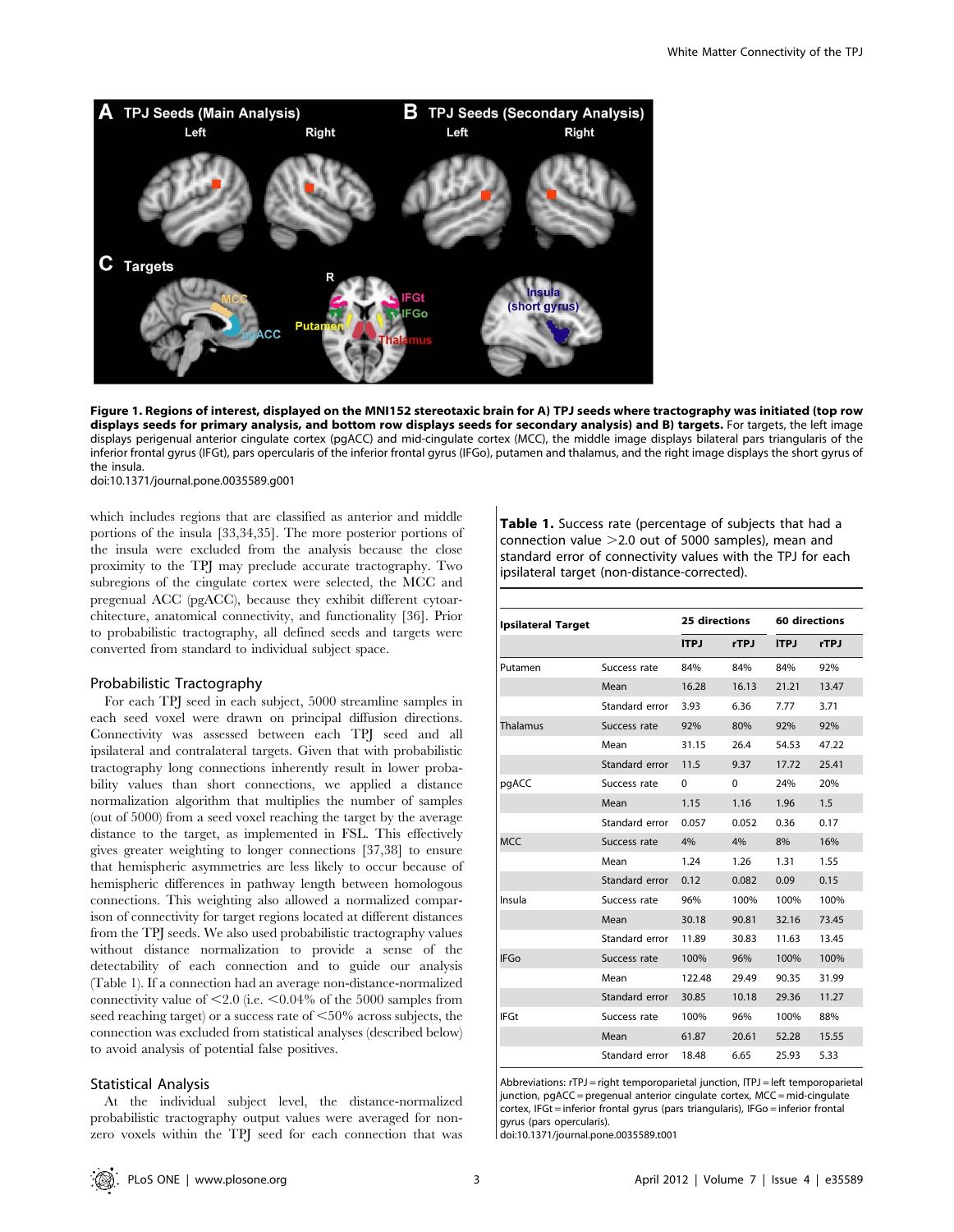examined. Across subjects, these mean values were averaged for each seed-target pair. Since differences in size of the 13 targets could lead to higher connectivity values based on greater target size alone, unrelated to connection strength or density, we divided the distance-normalized value by target size then rescaled by multiplying by the mean of all target sizes (as in [38]). Group-level statistical analyses were carried out on the resulting values, which we refer to as ''connection strength.''

A lateralization index [39,40,41] was calculated on an individual subject basis with connection strength values as follows:

$$
Lateralization Index = \frac{(Right - Left connection strength)}{(Right + Left connection strength)}
$$

Thus, positive values indicate a right lateralization and negative values indicate a left lateralization. Subjects who did not have any connections between a given seed-target pair were excluded from the lateralization index calculation for that pair  $\langle 0.01\%$  of all tested connections across subjects). A one-sample t-test (Bonferroni-corrected) was conducted on the lateralization index values for each connection to identify asymmetry inferred from withinindividual differences in connectivity between hemispheres (as in [41]). To test for sex differences (using the 60 direction acquisition), we ran a repeated-measures ANOVA with lateralization index values entered for each target as a within-subjects factor and with sex entered as a between-subjects factor. Post-hoc independent samples  $t$ -tests (p $\leq$ 0.05, Bonferroni-corrected) were used to compare lateralization index values between the sexes for each target.

#### Results

Connections were identified between both TPJ seeds and all ipsilateral targets for each DWI acquisition. In Figure 2, examples of connections are displayed in 3D to show the courses of identified tracts, and 2D connections are displayed to show examples of across-group statistical maps on selected brain slices. There was weak or absent TPJ connectivity with the pgACC and MCC within each hemisphere, and these connections had average non-distance-normalized connection values of  $\leq 2.0$  in each acquisition for subjects who exhibited a connection (Table 1).

All contralateral connections had average non-distance-normalized connection values  $\leq 2.0$  or success rates of  $\leq 50\%$  across subjects (Table 2). Thus connections between the TPJ and contralateral regions as well as ipsilateral cingulate regions were excluded from further statistical analysis. All other seed-target pairs exhibited connections that traversed similar pathways within each hemisphere, suggesting that these connections were homologous. For the ipsilateral targets that were included in our statistical analysis.

Figure 3 depicts the proportion of right versus left mean connection strength values. These polar plots illustrate the predominance of TPJ connections with the right versus left insula, and also the left predominance of TPJ connections with the IFG with both MRI acquisitions.The lateralization index was used to quantify these findings. The average lateralization index values are shown in Figure 4. One-sample t-tests revealed significant rightward lateralization for TPJ-insula connectivity for the 25 and 60 direction acquisitions  $(p<0.05,$  Bonferroni-corrected). Significant leftward lateralization was found for TPJ-IFGo and TPJ-IFGt connections for both acquisitions. No lateralization was found for TPJ-putamen or TPJ-thalamus connections.

The secondary TPJ seed location (Figure 1B) in the 60-direction acquisition yielded a similar pattern of results as described above.

Specifically, a significant rightward lateralization was found for TPJ-insula connectivity (average lateralization index  $= 0.40$ ) and significant leftward lateralization was found for TPJ-IFGo connectivity (average lateralization index  $= -0.46$ ), but no lateralization was found for IFGt, thalamus or putamen.

A repeated-measures ANOVA on data from the 60-direction acquisition revealed a significant main effect of target  $(F = 26.557)$ ,  $p<0.01$ ) and a significant target by sex interaction effect  $(F = 5.627, p = 0.002)$  for lateralization index values corresponding to the main TPJ seed analysis. Post-hoc t-tests revealed that TPJinsula connectivity was more strongly right-lateralized in females  $(p<0.05$ , Bonferroni-corrected), however there were no significant sex differences in TPJ connectivity with any other target regions.

#### **Discussion**

This study provides evidence that the human TPJ is strongly structurally connected to regions implicated in attention, salience detection and pain, including the anterior/mid insula, IFG, thalamus and putamen. Furthermore, the TPJ-insula connectivity was strongly right-lateralized whereas the TPJ-IFG connectivity was strongly left-lateralized. Overall, the lateralized TPJ-insula findings were consistent across different DWI acquisitions, and complement functional imaging, lesion, and brain stimulation studies showing these areas to be key nodes in the right-lateralized VAN (reviewed by [1]). Therefore, our findings provide an anatomical basis for the right-lateralized TPJ-aINS functional coactivation and resting state functional connectivity previously reported with functional MRI [5,10].

#### TPJ-Insula Connectivity

Structural connections between the TPJ and the insula have previously been identified in the primate [20,21] and human [19,22] brains. In the left hemisphere, a ventral pathway identified with DW-MRI between the posterior middle temporal gyrus (an area adjacent to the TPJ) and aINS was anatomically attributed to the middle longitudinal fascicle (MdLF) and extreme capsule [22], consistent with connections shown with autoradiographic tracing techniques [18,21]. A dorsal pathway, consisting of the SLF III and the AF, has also been shown to connect the SMG as well as the STG with the aINS in the right hemisphere [19]. The SLF III has previously been shown to be right-lateralized in right-handed individuals [23], consistent with our findings. In our study, dorsal and ventral pathways between TPJ and insula were identified in both hemispheres. We suggest that dorsal contributions originate from parietal as well as STG portions of the TPJ seed and traverse through the AF/SLF, whereas ventral contributions originate mainly from portions of the STG traverse through the MdLF and extreme capsule.

Interestingly, the finding of rightward asymmetry in TPJ-insula connectivity may have implications for the basis of spatial hemineglect, a neurological condition in which the patient exhibits deficits in attention to and awareness of one side of space. Neglect typically occurs following lesions in the right hemisphere and results in left-sided attention deficits, but rarely occurs after left hemisphere damage [8,42]. While lesions in white matter surrounding the rTPJ are known to produce neglect, increasing evidence implicates white matter disconnection between the frontal and parietal lobes in neglect [43]. A recent study comparing large-scale white matter networks of the right versus left hemisphere found that temporoparietal areas (SMG and angular gyrus) exhibited rightward asymmetry in ''betweenness centrality,'' a measure of the extent to which a region acts as a bridge between connected node pairs [44]. This suggests that TPJ-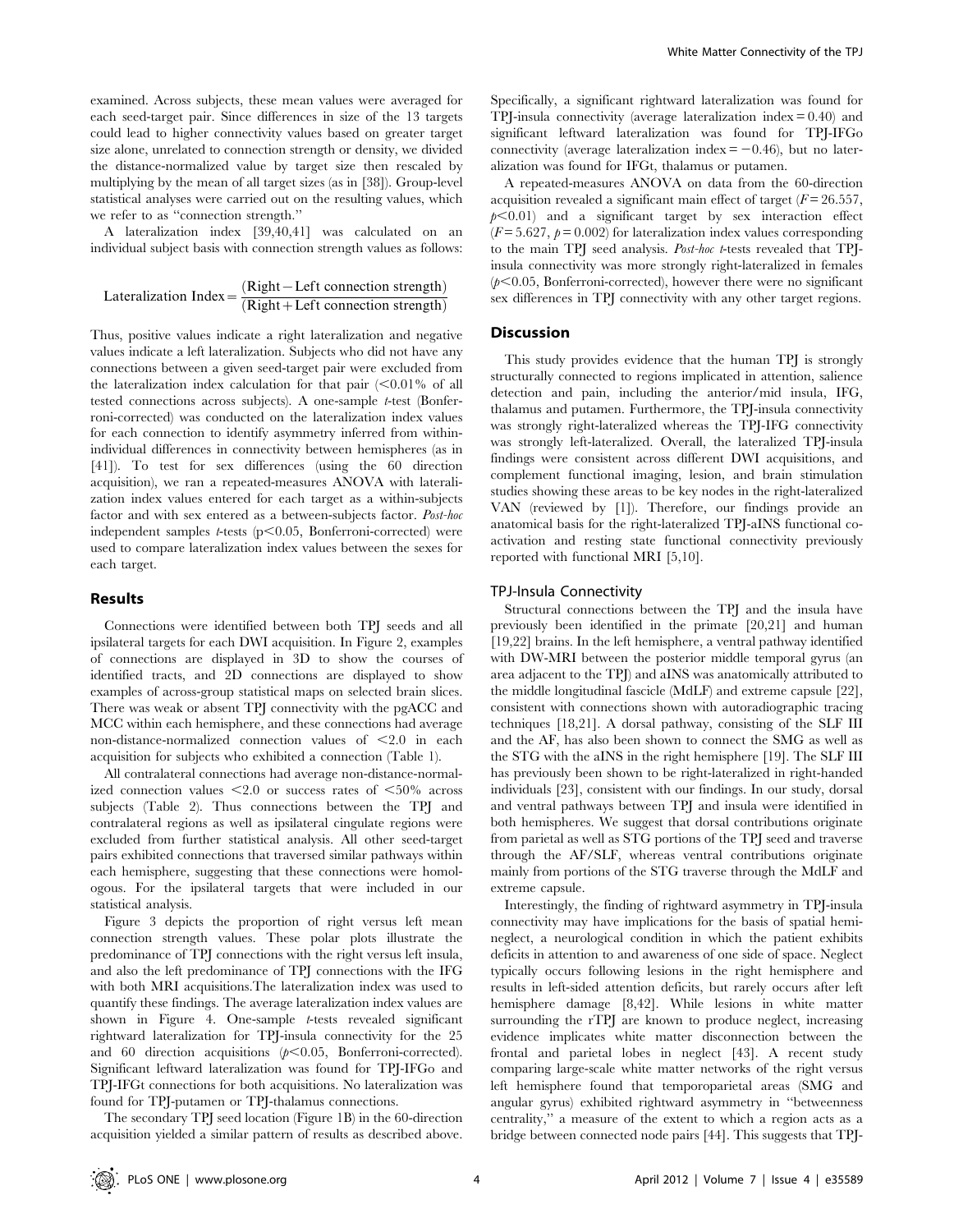

Figure 2. Examples of connections between the TPJ and specified targets, displayed in 3D (top row) and 2D (bottom row) on the MNI152 stereotaxic brain. All statistical maps display voxels that are positive for a given connection in >50% of subjects (colour maps in 2D images represent the number of subjects contributing to a voxel). The TPJ seed is shown as a green cube in the 3D images. Right hemisphere connections are shown in red/yellow/orange and left connections are shown in blue. Abbreviations: IFGt = inferior frontal gyrus (pars triangularis), IFGo = inferior frontal gyrus (pars opercularis). doi:10.1371/journal.pone.0035589.g002

Table 2. Success rate (percentage of subjects that had a connection value  $>2.0$  out of 5000 samples), mean and standard error of connectivity values with the TPJ for each contralateral target (non-distance-corrected).

| <b>Contralateral Target</b> |                |             |             | 25 directions 60 directions |          |
|-----------------------------|----------------|-------------|-------------|-----------------------------|----------|
|                             |                | <b>ITPJ</b> | <b>rTPJ</b> | <b>ITPJ</b>                 | rTPJ     |
| Putamen                     | Success rate   | 4%          | 16%         | 48%                         | 36%      |
|                             | Mean           | 1.27        | 2.14        | 2.14                        | 2.35     |
|                             | Standard error | 0.07        | 0.39        | 0.26                        | 0.39     |
| Thalamus                    | Success rate   | 44%         | 36%         | 48%                         | 52%      |
|                             | Mean           | 3.25        | 3.27        | 7.8                         | 4.22     |
|                             | Standard error | 0.58        | 0.85        | 2.51                        | 0.94     |
| pgACC                       | Success rate   | 0           | $\Omega$    | 24%                         | 4%       |
|                             | Mean           | 1.14        | 1.09        | 1.56                        | 1.26     |
|                             | Standard error | 0.04        | 0.03        | 0.16                        | 0.06     |
| <b>MCC</b>                  | Success rate   | $\Omega$    | $\Omega$    | 8%                          | $\Omega$ |
|                             | Mean           | 1.04        | 1.17        | 1.21                        | 1.19     |
|                             | Standard error | 0.02        | 0.05        | 0.07                        | 0.05     |
| Insula                      | Success rate   | 20%         | 20%         | 40%                         | 24%      |
|                             | Mean           | 1.56        | 1.73        | 2.24                        | 2.06     |
|                             | Standard error | 0.17        | 0.19        | 0.33                        | 0.35     |
| <b>IFGo</b>                 | Success rate   | $\Omega$    | 12%         | 4%                          | 12%      |
|                             | Mean           | 1.07        | 1.39        | 1.16                        | 1.4      |
|                             | Standard error | 0.03        | 0.14        | 0.05                        | 0.1      |
| <b>IFGt</b>                 | Success rate   | 8%          | 8%          | 4%                          | $\Omega$ |
|                             | Mean           | 1.22        | 1.34        | 1.37                        | 1.18     |
|                             | Standard error | 0.12        | 0.11        | 0.09                        | 0.05     |

Abbreviations: rTPJ = right temporoparietal junction, ITPJ = left temporoparietal junction, pgACC = pregenual anterior cingulate cortex, MCC = mid-cingulate cortex, IFGt = inferior frontal gyrus (pars triangularis), IFGo = inferior frontal gyrus (pars opercularis).

doi:10.1371/journal.pone.0035589.t002

insula connectivity may not be the only pathway connected with the TPJ that exhibits rightward asymmetry. However, it is possible that disruptions in the structural connectivity between the TPJ and aINS specific to the right hemisphere play a role in generating some symptoms of neglect. Patients with neglect exhibit disrupted functional connectivity of the right aINS with regions within the VAN [11]. In line with the notion that the aINS represents all subjective feelings of the body [45], disrupted connectivity with the aINS could, for example, be an anatomical correlate of ''personal neglect'' in which the patient loses awareness of the contralesional half of their own body [46]. Recent DW-MRI studies have provided insights into the major association fibre tracts involved in neglect [47,48,49]. Future investigations of potential disruptions in TPJ-insula structural connectivity could build upon these studies.

A rightward asymmetry in TPJ-insula connectivity has important implications pertaining to acute and chronic pains. The prolonged salience of acute pain is reflected by sustained activation of the rTPJ [2]. Furthermore, task and resting state functional MRI, as well as gray matter studies of chronic pain consistently implicate the anterior/mid-insula [50,51,52,53,54]. These abnormalities could arise from or induce aberrant white matter connectivity of the insula [55]. Thus, it is possible that disruption of the prominent TPJ-insula pathway in the right hemisphere affects the salience system in persons with chronic pain. The finding of greater TPJ-insula rightward asymmetry in females compared to males is novel, but difficult to explain since studies on the role of the TPJ in attention generally do not investigate sex differences, although many chronic pain disorders are female dominant.

# TPJ-IFG Connectivity

The IFGo and IFGt express distinct connectivity patterns [31]. With respect to their connectivity with the temporoparietal area, Umarova et al. [19] suggested that the right IFGt is more likely to be connected via a ventral pathway through the extreme capsule, whereas the IFGo is more likely to be connected via a dorsal pathway through the AF/SLF. Our data suggest that in both hemispheres, the IFGt and IFGo are connected to the TPJ via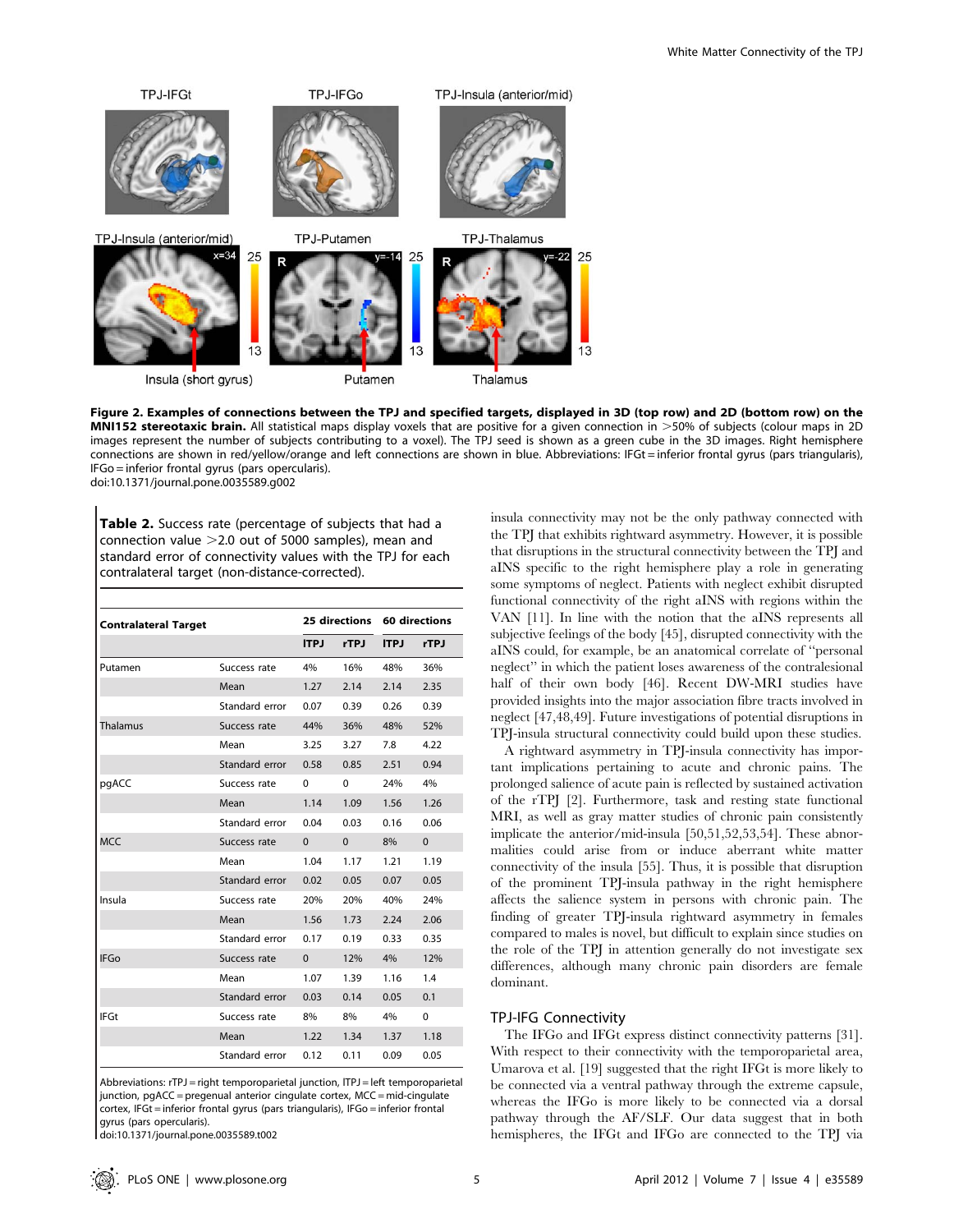

Figure 3. Polar plots displaying proportion of right versus left target connections with the ipsilateral TPJ. Values are based on distance-normalized, target size-normalized connection strengths averaged across data a given DWI acquisition. Abbreviations: Put = putamen, IFGt = inferior frontal gyrus (pars triangularis), IFGo = inferior frontal gyrus (pars opercularis). doi:10.1371/journal.pone.0035589.g003

both dorsal and ventral pathways. Discrepancies between our results and previous findings are likely due to differences in locations of regions of interest where tracking was initiated and terminated.

Contrary to our initial hypothesis, we found leftward (not rightward) asymmetry connecting the TPJ with IFGo and IFGt. These findings are not surprising given that the left IFG is Broca's area in right-handed subjects, a key component of the human language system. It is well established that structural connectivity via the AF between Broca's area and language-related regions of the temporal lobe (Wernicke's area) is lateralized to the left hemisphere in right-handed individuals [39,40,56]. It is likely that the temporal regions of the TPJ that we tracked from overlapped with Wernicke's area, giving rise to leftward asymmetry in IFG connectivity. This extends the hypothesis that the left language network and right VAN are homologous [10]. However, a pure dichotomy of hemispheric function is unlikely, as white matter connectivity between the TPJ and IFG in the right hemisphere has been associated with behavioural performance in grammar learning [57]. The right IFG is also implicated in pain processing, anticipation and modulation, and abnormal gray matter volume has been identified in this region in chronic pain [58,59,60,61]. Thus a disruption in the connection between the right TPJ and IFG may have a role in chronic pain.

#### Putamen and Thalamus

The putamen and thalamus are anatomically connected with the temporoparietal area in non-human primates [21], consistent with connections we identified. Both of these regions are tonically activated during painful but not non-painful stimulation, in a similar manner to VAN regions [2]. Lesions to the putamen result in reduced pain sensitivity and pain-related brain activation [62]. The potential role of TPJ-putamen connectivity in this disrupted processing is likely complex, as the putamen is also anatomically connected to a number of other regions involved in pain, including the insula, ACC and thalamus [62]. Since no laterality was found for putamen or thalamus connections with the TPJ, the relationship of these target regions with the VAN remains unclear.

## **Cingulate**

The tractography methodology in this study was not able to clearly identify white matter connectivity between the TPJ and pgACC/MCC. Although the TPJ and pgACC/MCC often coactivate with one another during stimulus-driven attention and pain, these activations are not always lateralized to the right hemisphere [2,3,63,64]. The ACC is anatomically connected with the insula in non-human primates [65,66]. Furthermore, the pgACC/MCC and aINS often co-activate in perceptual and cognitive experiments, even in absence of VAN engagement [67], and show abnormal activation to cognitive and emotional tasks in chronic pain [54]. The aINS and pgACC/MCC also exhibit intrinsic functional connectivity in the ''salience network'' [35,68], that has stronger connectivity in the right hemisphere [69] and is disrupted in chronic pain [53]. It remains an open question whether structural connectivity between the aINS and pgACC/ MCC is stronger in the right hemisphere and whether connectivity in the salience network is functionally and anatomically related to rightward asymmetry in TPJ-insula connectivity.

#### Anatomical versus Functional Connectivity

Emerging evidence from the field of human ''connectomics'' [70] indicates that white matter anatomical connectivity is intricately related to functional co-activation and intrinsic functional connectivity. Functional connectivity refers to highly synchronous low frequency oscillations between brain areas [71] and may reflect actual anatomical connectivity or merely common inputs to the brain areas. Areas that commonly co-activate with one another during stimulus or task conditions are likely to exhibit intrinsic functional [72] as well as structural [38] connectivity. Studies comparing structural with resting-state functional connectivity throughout the brain suggest that white matter connectional strength is largely predictive of the degree of functional connectivity between gray matter regions, but functional connectivity between regions does not imply that regions are structurally connected [73,74]. Given that the significance of functional connectivity within the VAN is unknown, it is important that the connectivity of this network be further studied from an anatomical perspective. It remains an open question whether the lateralized anatomical connections identified here are related to asymmetrical functional connectivity that has been shown in the VAN [10].

# Technical Considerations

Probabilistic tractography is an indirect measure of anatomical connectivity. Inferences can neither be made on directionality of connections nor on the locations of synaptic terminations of identified pathways. However, all the connections we identified are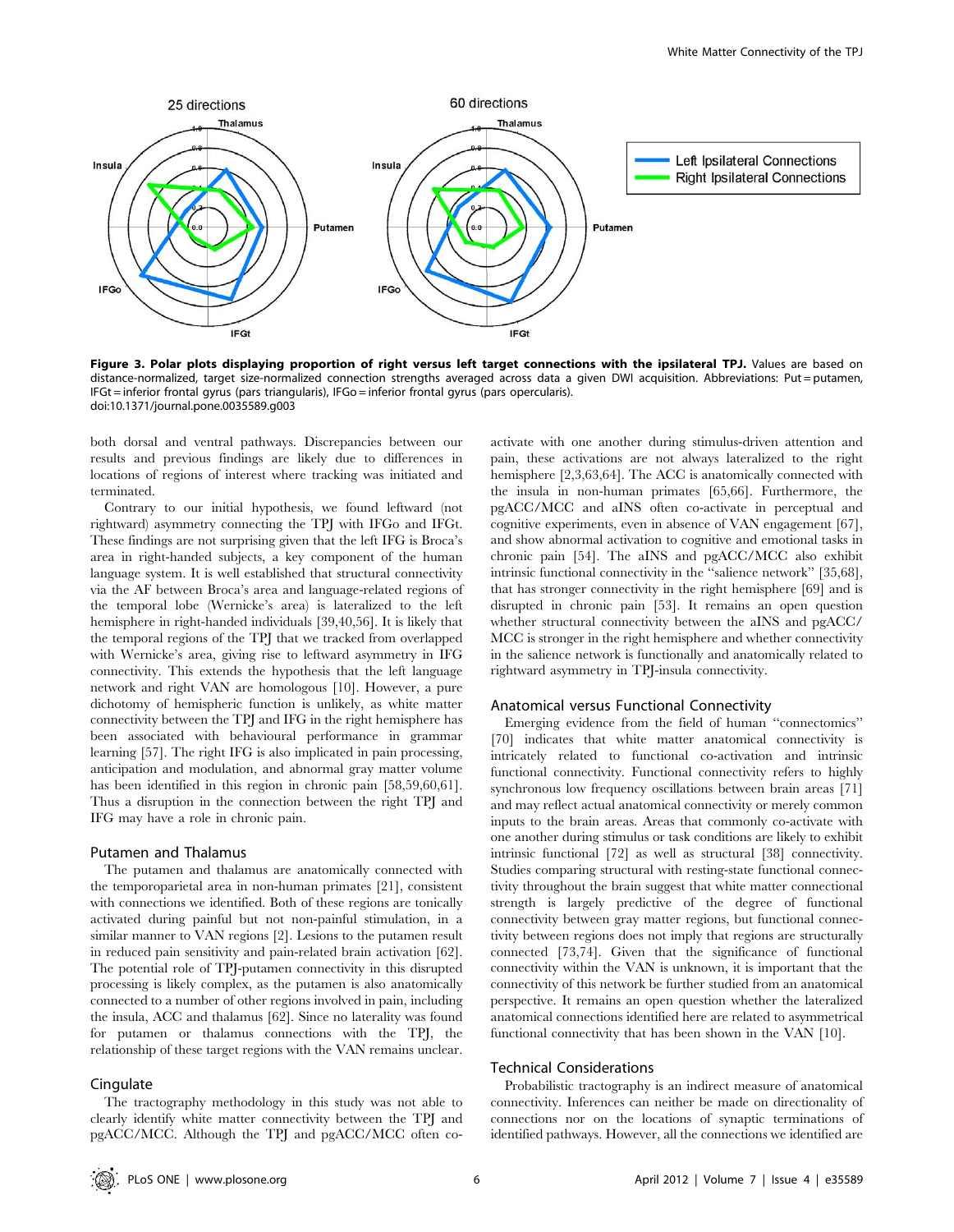

Figure 4. Lateralization index values for each target's connectivity with the TPJ. One sample t-tests revealed significant right lateralization of TPJ-insula connectivity as well as left lateralization of TPJ-IFGo and TPJ-IFGpt connectivity using both DWI acquisitions (p<0.05, Bonferronicorrected). Abbreviations: IFGt = inferior frontal gyrus (pars triangularis), IFGo = inferior frontal gyrus (pars opercularis). doi:10.1371/journal.pone.0035589.g004

consistent with those previously shown in primates [18,21]. The number of streamlines calculated between two brain regions, which we have referred to here as "connection strength," may be influenced by factors unrelated to connectivity such as noise level, modeling errors, and algorithmic errors [16]. Furthermore, when making statistical comparisons using probabilistic tractography, results can be influenced by distance between regions and the size of the regions where tractography is initiated and terminated. We used normalization procedures that account for differences in distance and target size in order to increase the validity of statistical comparisons, but there is no way to accurately account for the effects of distance and target size. Notably, the normalizations have a negligible effect on the main findings of our study (i.e., those based on laterality index) since target distances sizes are similar between the hemispheres.

Probabilistic tractography results can also be influenced by the DWI acquisition scheme, and isotropic voxels are advantageous [75]. In the two acquisitions we used, the voxels were anisotropic with greater size in the z dimension compared to x and y. This anisotropic organization could affect calculation of the probability density function [13], for example resulting in more uncertainty in the z dimension. This could reduce the reliability for detecting superior-inferior pathways. However, since we mainly investigated tracts that traverse most prominently in an anterior-posterior fashion, the effect of anisotropic voxels should be minimal but any effect would be similar in both hemispheres.

Surprisingly there was little improvement in connection strength values comparing 25 and 60 direction DWI acquisition. A previous probabilistic tractography study reported improved sensitivity comparing 12 to 60 directions data within the same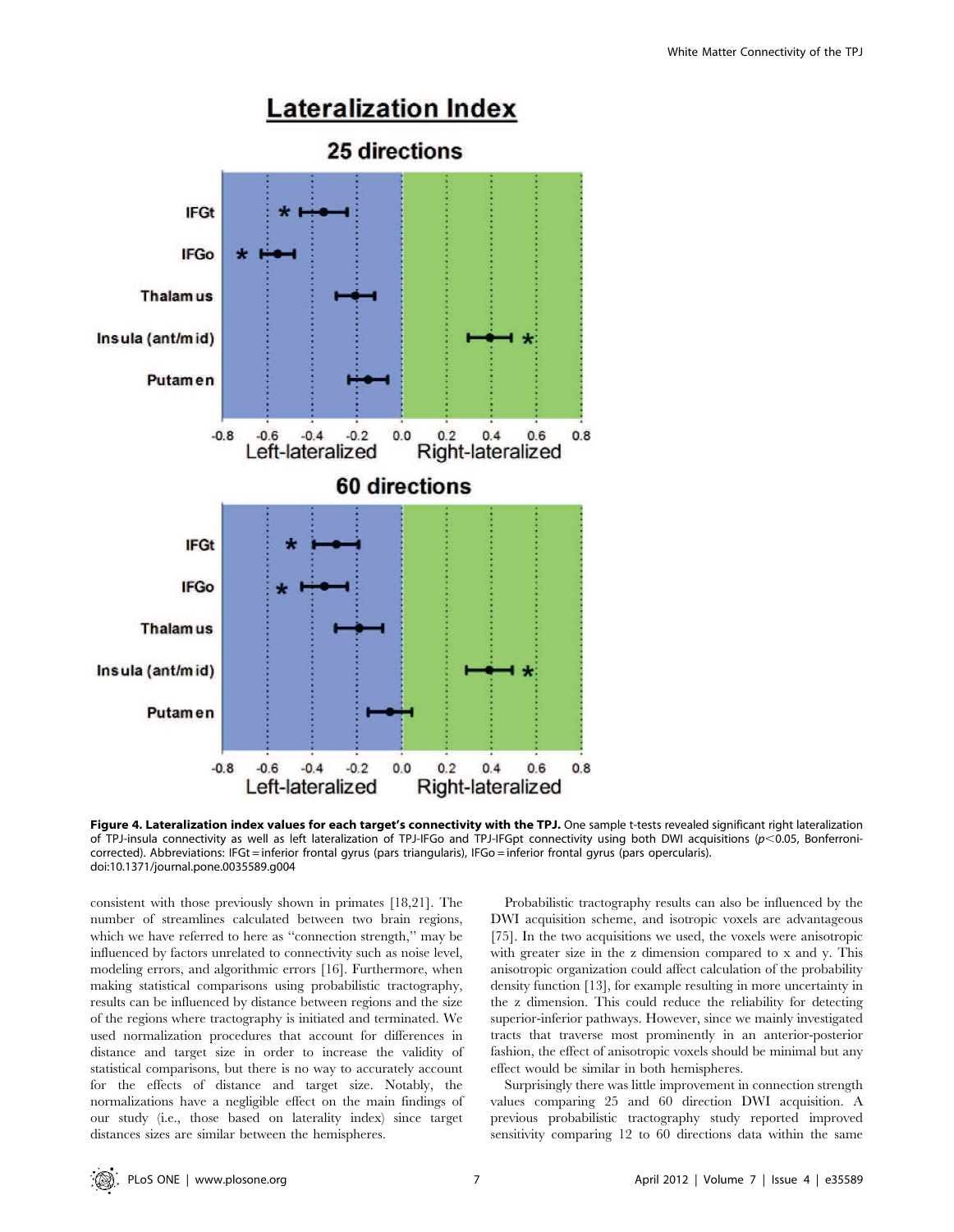subjects to examine major fibre pathways [76]. Tensaouti et al. [77] also reported a significant increase in corticospinal tract volume between 6 and 32 diffusion-encoding direction data, but only a small volume increase between 15 and 32 direction data. In our study, 25 directions seemed to be sufficient for defining tracts between most of the seeds and targets.

#### Conclusion

This study demonstrates a novel finding of right-lateralized white matter connectivity between the TPJ and insula, key nodes within the VAN. The results have implications for our under-

#### References

- 1. Corbetta M, Patel G, Shulman GL (2008) The reorienting system of the human brain: from environment to theory of mind. Neuron 58: 306–324.
- 2. Downar J, Mikulis DJ, Davis KD (2003) Neural correlates of the prolonged salience of painful stimulation. Neuroimage 20: 1540–1551.
- 3. Downar J, Crawley AP, Mikulis DJ, Davis KD (2002) A cortical network sensitive to stimulus salience in a neutral behavioral context across multiple sensory modalities. J Neurophysiology 87: 615–620.
- 4. Downar J, Crawley AP, Mikulis DJ, Davis KD (2001) The effect of taskrelevance on the cortical response to changes in visual and auditory stimuli: an event-related fMRI study. Neuroimage 14: 1256–1267.
- 5. Downar J, Crawley AP, Mikulis DJ, Davis KD (2000) A multimodal cortical network for the detection of changes in the sensory environment. Nature Neuroscience 3: 277–283.
- 6. Langner R, Kellermann T, Eickhoff SB, Boers F, Chatterjee A, et al. (2011) Staying responsive to the world: Modality-specific and -nonspecific contributions to speeded auditory, tactile, and visual stimulus detection. Hum Brain Mapp.
- 7. Friedrich FJ, Egly R, Rafal RD, Beck D (1998) Spatial attention deficits in humans: a comparison of superior parietal and temporal-parietal junction lesions. Neuropsychology 12: 193–207.
- 8. Halligan PW, Fink GR, Marshall JC, Vallar G (2003) Spatial cognition: evidence from visual neglect. Trends Cogn Sci 7: 125–133.
- 9. Chica AB, Bartolomeo P, Valero-Cabre A (2011) Dorsal and ventral parietal contributions to spatial orienting in the human brain. Journal of Neuroscience 31: 8143–8149.
- 10. Fox MD, Corbetta M, Snyder AZ, Vincent JL, Raichle ME (2006) Spontaneous neuronal activity distinguishes human dorsal and ventral attention systems. Proc Natl Acad Sci USA 103: 10046–10051.
- 11. He BJ, Snyder AZ, Vincent JL, Epstein A, Shulman GL, et al. (2007) Breakdown of functional connectivity in frontoparietal networks underlies behavioral deficits in spatial neglect. Neuron 53: 905–918.
- 12. Johansen-Berg H, Rushworth MF (2009) Using diffusion imaging to study human connectional anatomy. Annu Rev Neurosci 32: 75–94.
- 13. Behrens TE, Woolrich MW, Jenkinson M, Johansen-Berg H, Nunes RG, et al. (2003) Characterization and propagation of uncertainty in diffusion-weighted MR imaging. Magn Reson Med 50: 1077–1088.
- 14. Parker GJ, Alexander DC (2005) Probabilistic anatomical connectivity derived from the microscopic persistent angular structure of cerebral tissue. Philos Trans R Soc Lond B Biol Sci 360: 893–902.
- 15. Behrens TE, Berg HJ, Jbabdi S, Rushworth MF, Woolrich MW (2007) Probabilistic diffusion tractography with multiple fibre orientations: What can we gain? Neuroimage 34: 144–155.
- 16. Jbabdi S, Johansen-Berg H (2011) Tractography: Where do we go from here? Brain Connectivity.
- 17. Schmahmann JD, Pandya DN, Wang R, Dai G, D'Arceuil HE, et al. (2007) Association fibre pathways of the brain: parallel observations from diffusion spectrum imaging and autoradiography. Brain 130: 630–653.
- 18. Petrides M, Pandya DN (2009) Distinct parietal and temporal pathways to the homologues of Broca's area in the monkey. PLoS Biol 7: e1000170.
- 19. Umarova RM, Saur D, Schnell S, Kaller CP, Vry MS, et al. (2010) Structural connectivity for visuospatial attention: significance of ventral pathways. Cereb Cortex 20: 121–129.
- 20. Pandya DN, Kuypers HG (1969) Cortico-cortical connections in the rhesus monkey. Brain Research 13: 13–36.
- 21. Schmahmann JD, Pandya DN (2006) Fiber pathways of the brain. New York: Oxford University Press.
- 22. Saur D, Kreher BW, Schnell S, Kummerer D, Kellmeyer P, et al. (2008) Ventral and dorsal pathways for language. Proc Natl Acad Sci USA 105: 18035–18040.
- 23. Thiebaut de Schotten M, Dell'Acqua F, Forkel SJ, Simmons A, Vergani F, et al. (2011) A lateralized brain network for visuospatial attention. Nat Neurosci 14: 1245–1246.
- 24. Smith SM, Jenkinson M, Woolrich MW, Beckmann CF, Behrens TE, et al. (2004) Advances in functional and structural MR image analysis and implementation as FSL. Neuroimage 23 Suppl 1: S208–S219.
- 25. Smith SM (2002) Fast robust automated brain extraction. Hum Brain Mapp 17: 143–155.

standing of acute and chronic pains and stroke-induced spatial hemineglect.

# Acknowledgments

We thank Udi Blankstein for acquisition of the MRI data set.

# Author Contributions

Conceived and designed the experiments: AK MM IWF MH KDD. Performed the experiments: AK MM. Analyzed the data: AK MM. Wrote the paper: AK MM IWF MH KDD.

- 26. Jenkinson M, Bannister P, Brady M, Smith S (2002) Improved optimization for the robust and accurate linear registration and motion correction of brain images. Neuroimage 17: 825–841.
- 27. Decety I, Lamm C (2007) The role of the right temporoparietal junction in social interaction: how low-level computational processes contribute to meta-cognition. Neuroscientist 13: 580–593.
- 28. Mazziotta J, Toga A, Evans A, Fox P, Lancaster J, et al. (2001) A probabilistic atlas and reference system for the human brain: International Consortium for Brain Mapping (ICBM). Philos Trans R Soc Lond B Biol Sci 356: 1293–1322.
- 29. Mars RB, Sallet J, Schuffelgen U, Jbabdi S, Toni I, et al. (2011) Connectivity-Based Subdivisions of the Human Right ''Temporoparietal Junction Area'': Evidence for Different Areas Participating in Different Cortical Networks. Cereb Cortex.
- 30. Fischl B, van der KA, Destrieux C, Halgren E, Segonne F, et al. (2004) Automatically parcellating the human cerebral cortex. Cereb Cortex 14: 11–22.
- 31. Anwander A, Tittgemeyer M, Von Cramon DY, Friederici AD, Knosche TR (2007) Connectivity-Based Parcellation of Broca's Area. Cereb Cortex 17: 816–825.
- 32. Kaplan E, Naeser MA, Martin PI, Ho M, Wang Y, et al. (2010) Horizontal portion of arcuate fasciculus fibers track to pars opercularis, not pars triangularis, in right and left hemispheres: a DTI study. Neuroimage 52: 436–444.
- 33. Ture U, Yasargil DC, Al-Mefty O, Yasargil MG (1999) Topographic anatomy of the insular region. Journal of Neurosurgery 90: 720–733.
- 34. Naidich TP, Kang E, Fatterpekar GM, Delman BN, Gultekin SH, et al. (2004) The insula: anatomic study and MR imaging display at 1.5 T. AJNR Am J Neuroradiol 25: 222–232.
- 35. Taylor KS, Seminowicz DA, Davis KD (2009) Two systems of resting state connectivity between the insula and cingulate cortex. Hum Brain Mapp 30: 2731–2745.
- 36. Vogt BA (2005) Pain and emotion interactions in subregions of the cingulate gyrus. Nature Reviews Neuroscience 6: 533–544.
- 37. Tomassini V, Jbabdi S, Klein JC, Behrens TE, Pozzilli C, et al. (2007) Diffusionweighted imaging tractography-based parcellation of the human lateral premotor cortex identifies dorsal and ventral subregions with anatomical and functional specializations. Journal of Neuroscience 27: 10259–10269.
- 38. Eickhoff SB, Jbabdi S, Caspers S, Laird AR, Fox PT, et al. (2010) Anatomical and functional connectivity of cytoarchitectonic areas within the human parietal operculum. Journal of Neuroscience 30: 6409–6421.
- 39. Powell HW, Parker GJ, Alexander DC, Symms MR, Boulby PA, et al. (2006) Hemispheric asymmetries in language-related pathways: A combined functional MRI and tractography study. Neuroimage.
- 40. Catani M, Allin MP, Husain M, Pugliese L, Mesulam MM, et al. (2007) Symmetries in human brain language pathways correlate with verbal recall. Proc Natl Acad Sci USA 104: 17163–17168.
- 41. Thiebaut de Schotten M, Ffytche DH, Bizzi A, Dell'Acqua F, Allin M, et al. (2011) Atlasing location, asymmetry and inter-subject variability of white matter tracts in the human brain with MR diffusion tractography. Neuroimage 54: 49–59.
- 42. Vallar G (1998) Spatial hemineglect in humans. Trends in Cognitive Science 2: 87–97.
- 43. Doricchi F, Thiebaut de Schotten M, Tomaiuolo F, Bartolomeo P (2008) White matter (dis)connections and gray matter (dys)functions in visual neglect: gaining insights into the brain networks of spatial awareness. Cortex 44: 983–995.
- 44. Iturria-Medina Y, Perez FA, Morris DM, Canales-Rodriguez EJ, Haroon HA, et al. (2011) Brain hemispheric structural efficiency and interconnectivity rightward asymmetry in human and nonhuman primates. Cereb Cortex 21: 56–67.
- 45. Craig AD (2009) How do you feel–now? The anterior insula and human awareness. Nature Reviews Neuroscience 10: 59–70.
- 46. Committeri G, Pitzalis S, Galati G, Patria F, Pelle G, et al. (2007) Neural bases of personal and extrapersonal neglect in humans. Brain 130: 431–441.
- 47. Thiebaut de Schotten M, Urbanski M, Duffau H, Volle E, Levy R, et al. (2005) Direct evidence for a parietal-frontal pathway subserving spatial awareness in humans. Science 309: 2226–2228.